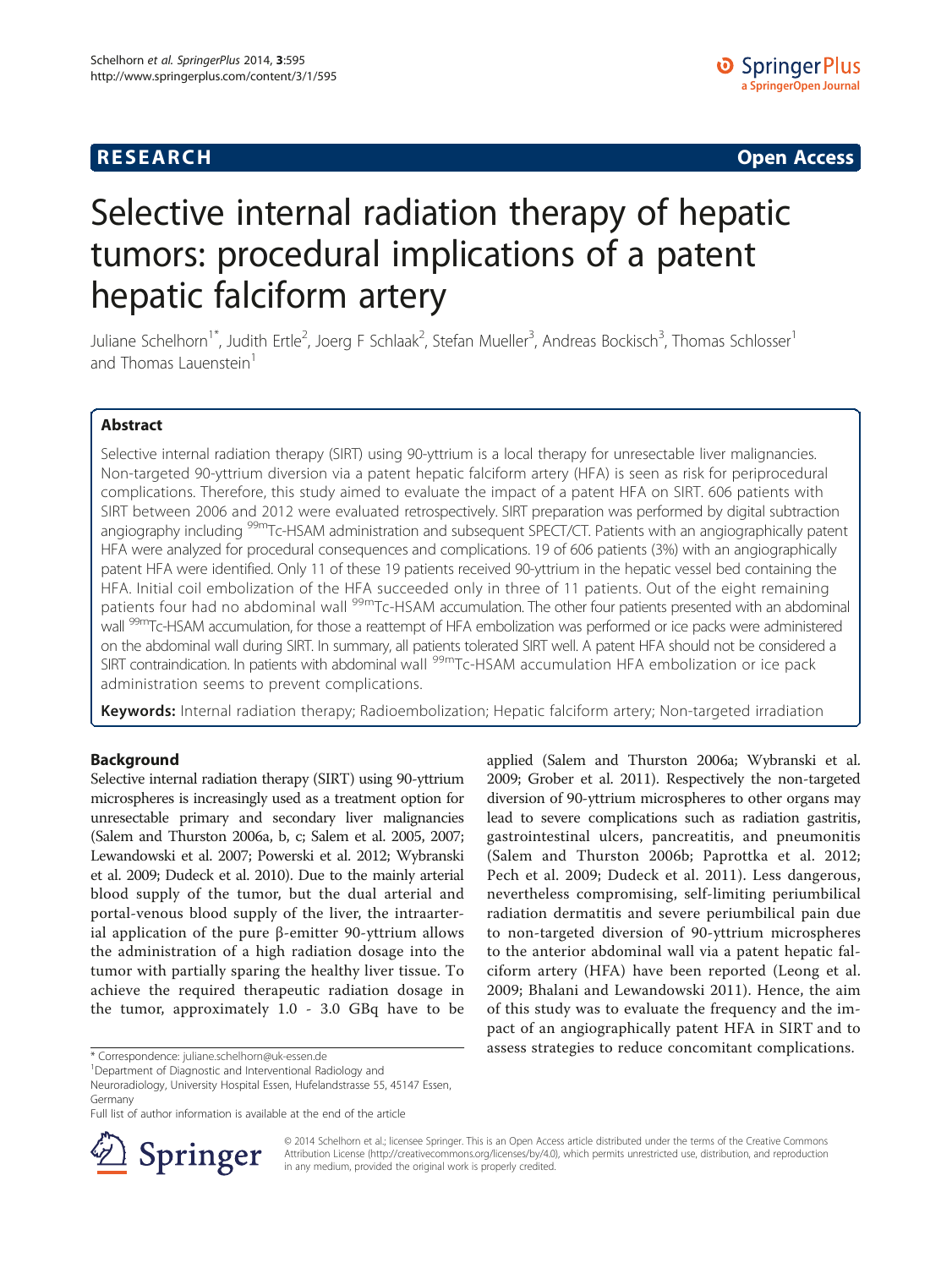#### **Methods**

#### Patients

Retrospective analysis and use of data was approved by the local ethics committee (ethics committee of the University Essen). All 606 patients (464 male, 142 female, mean age 64.5 years) who underwent SIRT between October 2006 and December 2012 at our hospital were reevaluated with respect to an angiographically detectable patent HFA. All patients were not eligible for curative treatment due to their advanced tumor disease. The tumor entities were hepatocellular carcinoma (n = 476), cholangiocarcinoma (n = 14), and hepatic metastases ( $n = 116$ ). Cirrhotic patients with Child Pugh score >7 points were not eligible for SIRT.

#### Digital subtraction angiography (DSA)

DSA was performed on a biplanar DSA system (Philips Allura, Philips Healthcare, Best, The Netherlands; or Toshiba Infinix DP-i, Toshiba Medical Systems, Tokyo, Japan). Using Seldinger technique a 5 F vascular sheath (Avanti + Sheath Introducer, Cordis Europe, Waterloo, Belgium) and a 5 F guiding catheter (Sidewinder-1, Sindwinder-2 or Cobra-2; Terumo Europe, Leuven, Belgium) were inserted via a transfermoral access. Selective DSA of the celiac trunk and the superior mesenteric artery was performed with 15 ml of contrast agent (Xenetix, Guerbet, Roissy, France) at a flow rate of 5 ml/s by an automatic injector (Tyco Healthcare, Mansfield, MA, USA). Imaging parameters were 80 kV, 70 mAs, and 2 images/s. After visualization of the tumor extent an appropriate microcatheter (Rebar 0.27 inch, ev3 Europe SAS, Paris, France) position for the <sup>99m</sup>Tc-HSAM (99 m-technetium labelled human serum albumin microspheres, ROTOP Pharmaka AG, Dresden, Germany) administration was defined for the right, left, or both hepatic lobes. If the gastroduodenal artery or the right gastric artery were identified near the intended injection site, they were occluded by permanent coil embolization using interlocking detachable or pushable coils (Boston Scientific, Natick, MA, USA or Cook Medical, Bloomington, IN, USA; microcatheters for coiling: Rebar 0.18 inch, ev3 Europe SAS, Paris, France or Renegade 21, Boston Scientific, Natick, MA, USA). A patent HFA in DSA was attempted to probe and coil embolize. Finally, a total of 150 MBq <sup>99m</sup>Tc-HSAM was injected at the defined microcatheter positions.

## Single-photon emission computed tomography/computed tomography (SPECT/CT)

SPECT/CT images were acquired using a Symbia SPECT/ CT system (Siemens Healthcare, Erlangen, Germany) 60 minutes after 99mTc-HSAM administration. Unenhanced low dose computed tomography was acquired at 128 kV and 17 mAs and reconstructed with 5 mm slice thickness. For SPECT 128 frames (25 s/frame)

were collected with a  $128 \times 128$  matrix and attenuation and scatter slices were reconstructed iteratively. The fusion images were computed via e.soft 2007 application package (Siemens Healthcare, Erlangen, Germany). In the subsequent qualitative visual analysis any noticeable tracer accumulation in the anterior abdominal wall or in the falciform ligament was registered. In cases with an apparent tracer uptake in these locations strategies to reduce the risk for non-targeted 90-yttrium diversion to the abdominal wall were evaluated.

## Selective internal radiation therapy using 90-yttrium (SIRT)

90-yttrium administration (TheraSphere™, BTG, Hertfordshire, United Kingdom) was performed on an average of 45 days after the initial DSA (range: 16 – 86 days). The therapeutic DSA was performed in the same way as the pretherapeutic DSA using the same equipment. Patients whose HFA could primarily not be occluded but who did not present with any <sup>99m</sup>Tc-HSAM accumulation in the anterior abdominal wall or in the falciform ligament, received SIRT without any special precautions. In patients, whose HFA could primarily not be coil embolized and who presented with a <sup>99m</sup>Tc-HSAM accumulation in the anterior abdominal wall or in the falciform ligament, a reattempt of probing and transient occlusion of the HFA with gelfoam (Gelitaspon, Gelita Medical, Amsterdam, The Netherlands) was performed. If probing and occlusion of the HFA was not feasible, ice packs were administered on the ventral mid abdominal wall prior to 90-yttrium administration.

## Follow up

All patients stayed for 48 hours after 90-yttrium administration as inpatients and were monitored for any adverse event especially acute radiation dermatitis, periumbilical skin rash, or abdominal pain. Furthermore, the patients had been instructed to contact the hospital in case of any adverse event after their discharge.

## Results

In 19 of 606 patients (3%) a patent HFA was detected by DSA; however in 48 patients (8%) a slight <sup>99m</sup>Tc-HSAM accumulation in the ventral abdominal wall was found but no HFA was detected. In 18 of the 19 patients with angiographically patent HFA it arose from a branch of the left hepatic artery. Only in one patient it originated from a branch of the right hepatic artery.

Eight of these 19 patients did not receive 90-yttrium in the hepatic vessel bed containing the HFA due to clinical deterioration ( $n = 4$ ), persistent duodenal shunting ( $n = 1$ ), insufficient tumor  $^{99m}$ Tc-HSAM accumulation (n = 1), or because the liver tumor was located exclusively in the contralateral liver lobe ( $n = 2$ ). Hence, only 11 patients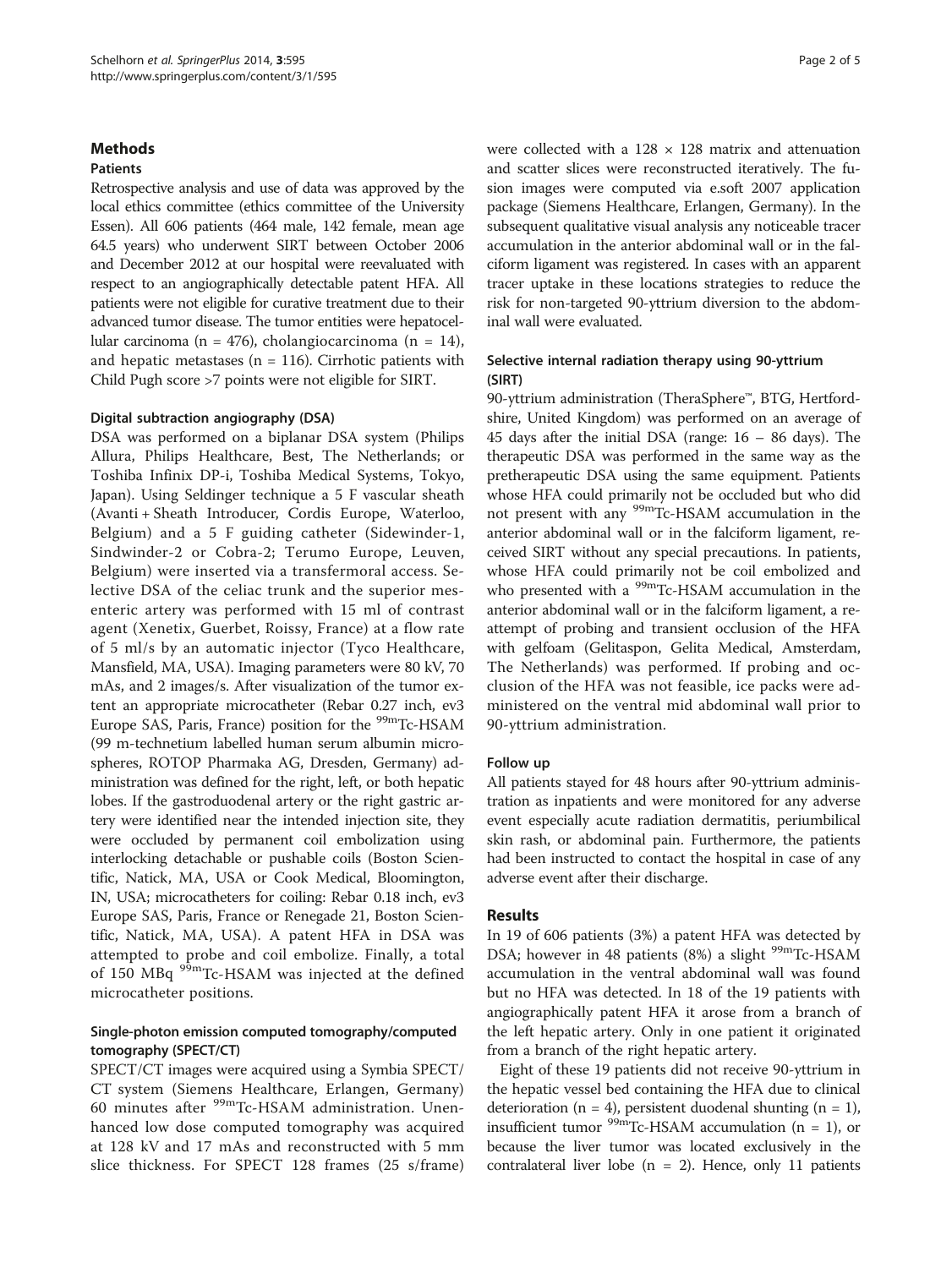received 90-yttrium in the hepatic artery from which the HFA arose. In three of these 11 patients the HFA could initially be coil embolized. None of these patients showed any 99mTc-HSAM accumulation in the ventral abdominal wall or the falciform ligament (Figure 1A-C). In two of these three patients a partial reopening of the HFA was discovered during subsequent therapeutic DSA. Thus, the HFA was reoccluded with gelfoam prior to the 90-yttrium administration (Figure [2](#page-3-0)A-D). All three patients tolerated SIRT well without any complications.

In eight out of these 11 patients the HFA could not be occluded primarily. Four of these eight patients did neither exhibit any <sup>99m</sup>Tc-HSAM accumulation in the anterior abdominal wall nor in the falciform ligament in subsequent SPECT/CT. Consequently, the flow in the HFA was regarded as non-significant and therefore these four patients received SIRT without any special precautions. All four patients tolerated SIRT well. The remaining four patients with a persistently patent HFA presented with a <sup>99m</sup>Tc-HSAM uptake in the anterior abdominal wall ( $n = 3$ ) or in the falciform ligament ( $n = 1$ ). Hence, a reattempt of HFA occlusion with gelfoam was performed in all four patients, but succeeded only in two of them. These two patients received SIRT without any complications. In the remaining two patients the HFA was persistently not probable, so ice packs were placed on the anterior mid abdominal wall of these patients during 90-yttrium administration (Figure [3](#page-3-0)A-C) aiming on vasoconstriction of the cutaneous vessels and a consecutive flow reduction in the HFA. Both patients received SIRT and tolerated it well.

## **Discussion**

This retrospective study points out two main messages: First, an angiographically patent HFA is only detected in a small percentage (3%) of patients undergoing SIRT. Secondly, according to our experience, a patent HFA is not a contraindication for SIRT, especially if certain precautions such as coil embolization of the HFA or ice pack administration on the ventral mid abdominal wall are carried out.

Inadvertent distribution of 90-yttrium to the ventral abdominal wall via a patent HFA has been described as a complication of SIRT which may result in acute radiation dermatitis, periumbilical skin rash, or severe mid abdominal pain (Leong et al. [2009;](#page-4-0) Bhalani and Lewandowski [2011\)](#page-4-0). For protective reasons, in cases of a patent HFA a pretherapeutic occlusion of the HFA or a superselective SIRT sparing the HFA dispensing vessel have been proposed (Bhalani and Lewandowski [2011;](#page-4-0) Kao et al. [2011;](#page-4-0) Haggerty et al. [2012](#page-4-0)). But recently, Wang et al. ([2013](#page-4-0)) reported on radioembolization in five patients with a patent HFA. Like in our two patients with persistently not probable HFA, Wang et al. did not occlude the HFA but solely placed ice packs on the ventral mid abdominal wall and experienced no complications in all five patients.

In the current cohort, a patent HFA was found only in 3% of all patients. This is in accordance with results of a large study cohort in which HFA was seen in 2% of 1250 patients (Baba et al. [2000\)](#page-4-0). An even smaller prevalence of an angiographically patent HFA (0.5%) was reported by Ahmadzadehfar et al. ([2011](#page-4-0)) who investigated 192 patients. They found a <sup>99m</sup>Tc-HSAM accumulation in the anterior abdominal wall in 9% of patients, which is comparable to the currently reported 8%. Ahmadzadehfar et al. occluded the sole angiographically detected patent HFA. In the remaining patients with <sup>99m</sup>Tc-HSAM accumulation in the anterior abdominal wall they performed radioembolization without any modifications in the treatment plan regarding the HFA and reported selflimiting abdominal muscle pain in only one patient as a possible symptom of a radiation induced complication. However, although only minor adverse events were reported in this study, we suggest protective procedures such as embolization of the HFA or ice pack administration on the ventral abdominal wall prior to 90-yttrium administration. Thus, the (mainly small) risk of side effects due to microsphere diversion to the abdominal wall may be reduced.

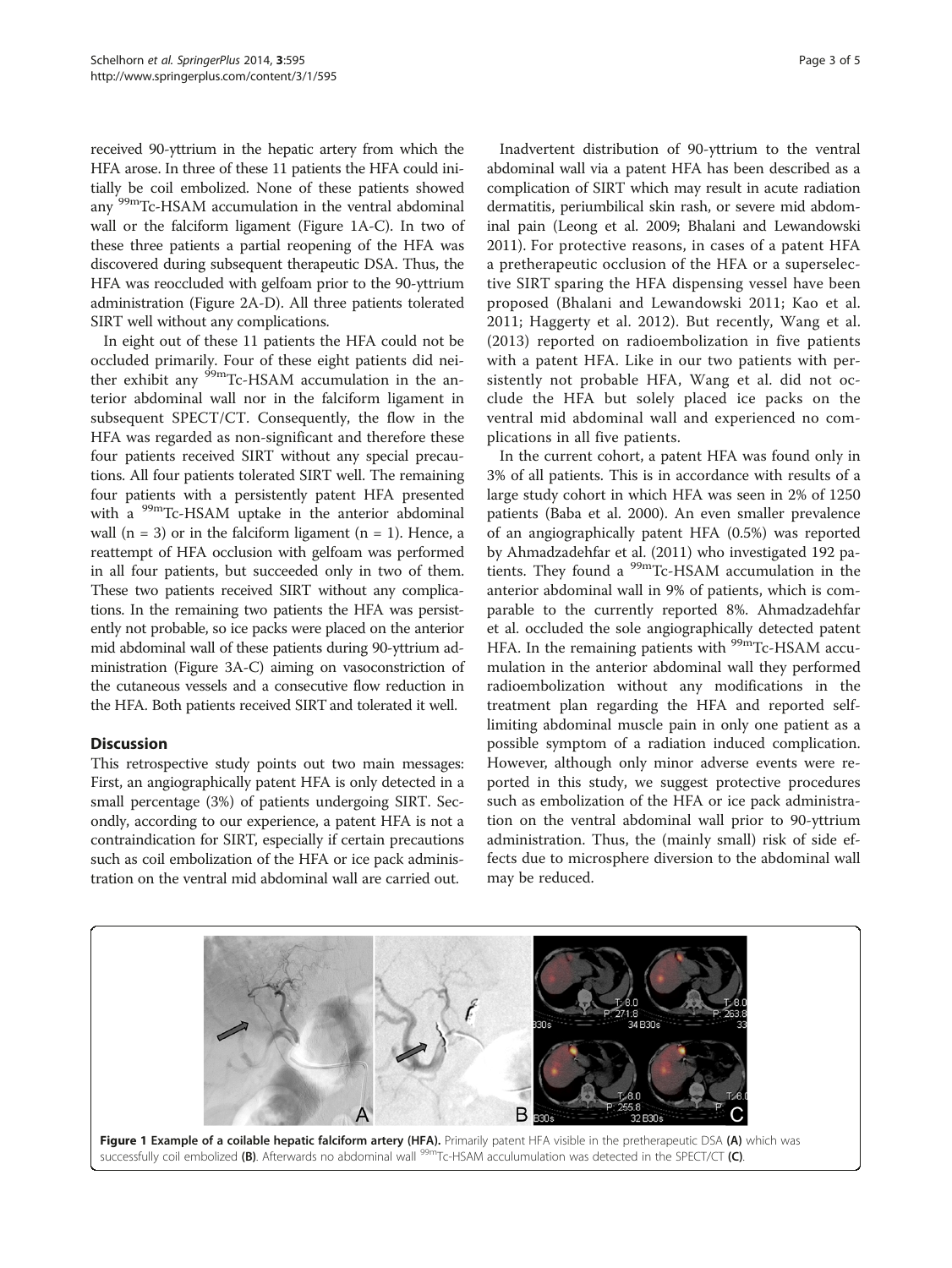<span id="page-3-0"></span>

In a study from Burgmans et al. ([2012](#page-4-0)) 12% of 42 patients exhibited a patent HFA in DSA. Interestingly the HFA could be identified in 52% of their patients by computed tomography hepatic arteriography (CTHA) with transcatheteral contrast agent administration in the hepatic arteries. The visualization of the HFA in DSA is affected not only by the size of the vessel but also by balancing of blood pressure between the HFA and the internal mammary artery. The reported high HFA detection rate in CTHA may be due to the common diminutive size of the HFA that leads to just a remote blood flow in the vessel resulting in a higher HFA detection rate in the more sensitive CTHA compared to conventional DSA. However, the implications for the clinical routine are questionable. A direct coil embolization in these minute vessels seems to be not always feasible as their study showed as well (Burgmans et al. [2012\)](#page-4-0). A coil embolization was possible only in two of 22 patients with patent HFA detected by CTHA. The remaining 20 patients received SIRT without further precautions and SIRT was tolerated well by all. This leads to the conclusion that the higher sensitivity of CTHA does not modify the clinical practice because a diminutive HFA with a negligible blood flow is probably not prone to cause SIRT complications. Only the presence of a HFA with a larger diameter, which can be detected by DSA or SPECT/CT, should lead to clinical consequences as discussed above.

Despite the high number of SIRT procedures performed at our hospital between October 2006 and December 2012 we have never experienced acute radiation dermatitis, periumbilical rash, or midabdominal pain due to unintentional distribution of 90-yttrium via a patent HFA. To reduce all potential risks we prophylactically embolized the HFA if possible. Nevertheless, patients whose HFA could not be occluded never experienced any SIRT complications. Particularly, in patients with a patent HFA but without any <sup>99m</sup>Tc-HSAM accumulation in the anterior abdominal wall SIRT is safe. But even in subjects with <sup>99m</sup>Tc-HSAM uptake in the anterior abdominal wall and a non coilable HFA SIRT seems to be feasible. In these patients we suggest administration of ice packs on the anterior abdominal wall aiming for a temperature induced vessel constriction and a consecutively reduced HFA flow.

Our study is not without limitations. First and foremost, the diagnostic DSA were performed by different interventional radiologists. However, the procedures to prepare for SIRT are highly standardized at our institution and all images were reanalyzed for this study.